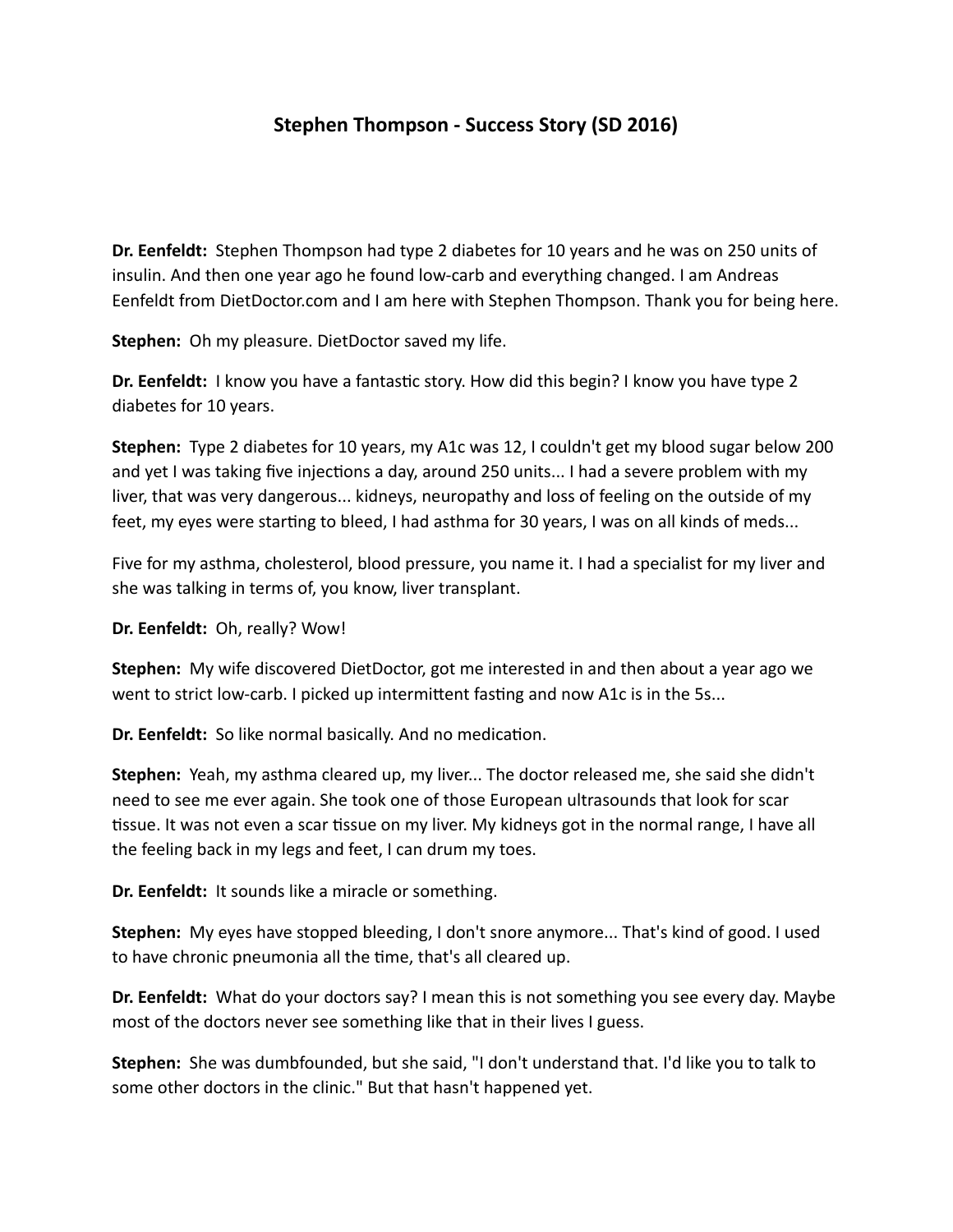**Dr. Eenfeldt:** She didn't understand it, she was dumbfounded you said.

**Stephen:** Right, exactly.

**Dr. Eenfeldt:** And you got off of all the diabetes drugs?

**Stephen:** All the diabetes drugs, yeah.

**Dr. Eenfeldt:** How did it feel when you started this diet a year ago and you started seeing something happening? What was it like?

**Stephen:** Well I went from extremely ill, I was very sick, physical activity very limited... And now I do, you know, an exercise program and I'm keeping to improve that, my stamina, strength has started to come back, I lost 80 pounds.

**Dr. Eenfeldt:** 80 pounds? Wow, that's a lot! So you had actually an amazing success losing 80 pounds, getting off of all diabetes drugs, getting from very, very high sugar to normal, getting your liver, you know, normal and you're discharged from the doctor even. What did you do? I mean how strict low-carb, what kind of changes did it do to your life?

**Stephen:** I have an extreme sensitivity to carbs. I had to be very careful. I'm not where I want to be yet. You know, I want my A1c's in the 4s. And still my blood sugars vary quite a bit. And I'm still having some problems with my appetite, I can't trust it. I had to think logically whether or not I should be hungry and it's getting better, my sugar cravings have gone away.

**Dr. Eenfeldt:** When you say very strictly carbs, do you ever count? Do you have an idea of how many grams of carbs you would have in a normal day?

**Stephen:** Well, definitely under 20. Sometimes a lot lower, I even have trouble... I had to be careful if I might eat too many vegetables.

**Dr. Eenfeldt:** So very, very low. And you do intermittent fasting in what way?

**Stephen:** I do that every day like an 18:6 or a 24-hour. Also I do some longer-term fast, maybe a weekend, five days... The most I've done a seven days.

**Dr. Eenfeldt:** You're really doing this hard-core sort of.

**Stephen:** Yeah, I was trying to mess around with it little bit... Forget it, you have to commit or not commit.

**Dr. Eenfeldt:** Commit or not commit, huh?

Stephen: Yeah.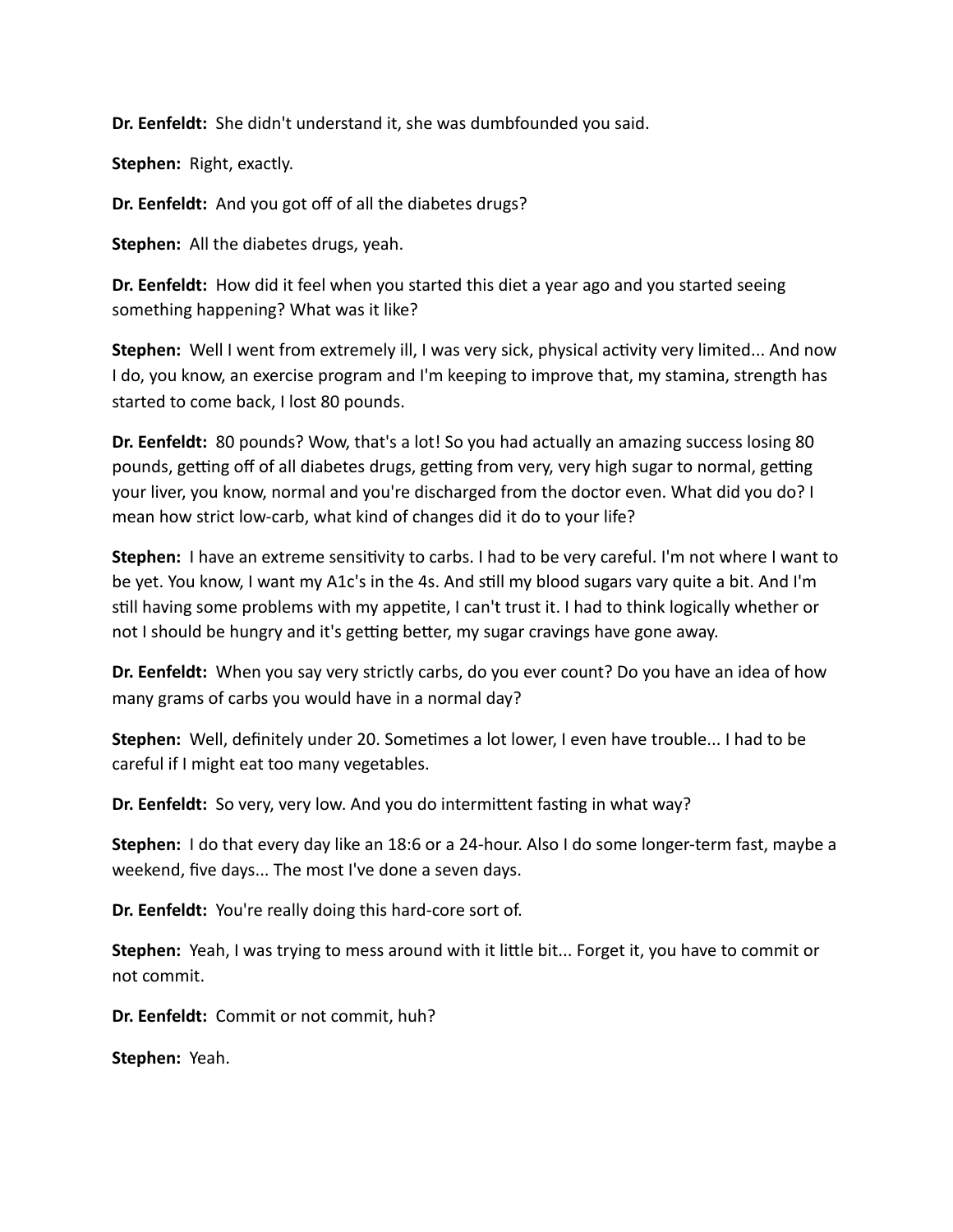**Dr. Eenfeldt:** It goes to show what you can accomplish when you have that sort of attitude to it, I guess... Because that's nothing short of miraculous what you accomplished.

**Stephen:** Well, the alternatives were pretty bad.

**Dr.** Eenfeldt: What do you think it was?

**Stephen:** Liver transplant, probably, as soon as I got some kind of foot ulcer or something I would've been in serious trouble. So my prognosis was poor, my quality of life was poor. So it wasn't that hard of a choice.

**Dr. Eenfeldt:** So what's your secret? How do you do that?

**Stephen:** Well, my secret is now that I think my body's adjusted to it so much, to such an extent that when I go off of it, even accidentally like in a restaurant and they haven't told the truth about what cooking oils they used, my body pays for it so I can't really go off without causing all kinds of digestible problems and other things.

Perhaps I shouldn't have been that strict, but I said to be very careful. Maybe someday I can do some, you know, increase my carbs, get up to a moderate level, but not yet.

**Dr. Eenfeldt:** What kind of things can you do today that you really didn't have the energy or ability to do before?

**Stephen:** I normally do... I have various exercise schemes, I do yoga, breathing techniques, increasing my lung capacity. I can work, I can get back... I built my own house and I can get back to doing that. I was an IT guy most of my life and it's really nice to be able to try to swing the hammer and stuff.

**Dr. Eenfeldt:** What you wish you'd known back then that you know now that makes it easier to do this? And do you have any tips and tricks that you picked up along the way that made this sort of lifestyle easier for you?

**Stephen:** The biggest tip would be to have a wife like mine that is just totally supportive, that will make recipes, that will do those kind of things. So you need support, I think that's the number one. I think your website gives you a lot of support...

But off course if they had a doctor that goes along with the program that would be wonderful. I had six doctors and none of them were supportive.

**Dr. Eenfeldt:** Really? Even with the fantastic success you had?

**Stephen:** Not the support in the sense of... they'll run a lab test for me, but they don't really have any advice.